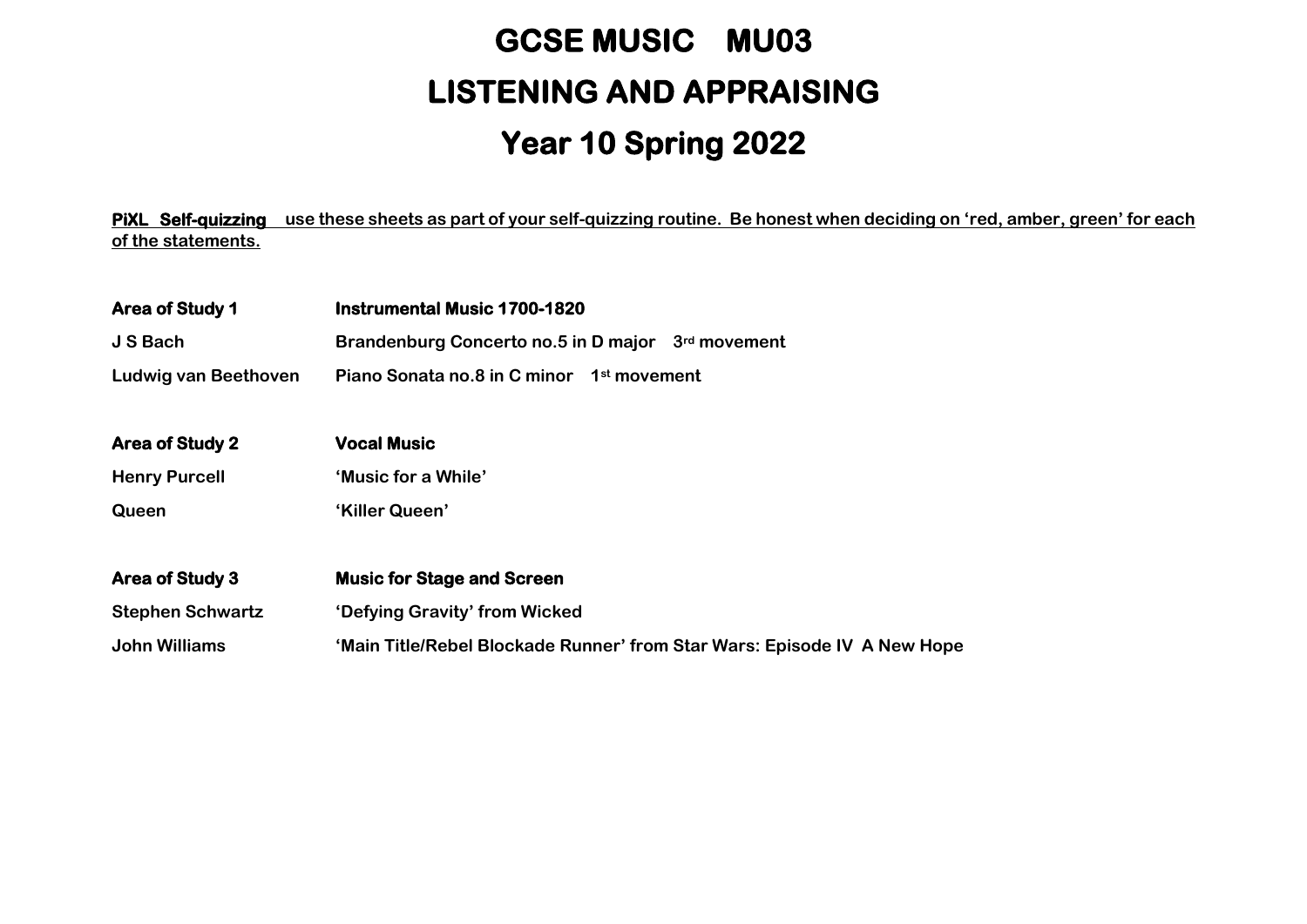## **J S Bach – 3 rd Movement from Brandenburg Concerto No 5 D major**

|                                                                                   |  | Test 1<br>Score/<br>date | Test 2<br>Score/<br>date |
|-----------------------------------------------------------------------------------|--|--------------------------|--------------------------|
| I know 5 characteristics of Baroque music which are evident in this piece         |  |                          |                          |
| I know what a concerto is                                                         |  |                          |                          |
| I can describe 3 features of a concerto grosso                                    |  |                          |                          |
| I know the speeds of each movement in Concerto No 5                               |  |                          |                          |
| I know the instruments used in this concerto and can identify them when listening |  |                          |                          |
| Tonality - I know the key signature for D major                                   |  |                          |                          |
| I know the key it modulates to                                                    |  |                          |                          |
| I can identify chromatic notes                                                    |  |                          |                          |
| Structure / Form - I can explain a ritornello                                     |  |                          |                          |
| I can explain a fugue                                                             |  |                          |                          |
| I know what an episode and a subject are                                          |  |                          |                          |
| I can explain what a gigue is and identify key features of this in the set work   |  |                          |                          |
| I know the dynamic marking for the opening of the movement                        |  |                          |                          |
| I know the meaning of obbligato harpsichord                                       |  |                          |                          |
| Texture - I know what imitation is                                                |  |                          |                          |
| I can describe a homophonic texture                                               |  |                          |                          |
| I can describe what a polyphonic texture is                                       |  |                          |                          |
| I can identify a passage of polyphonic texture in this piece                      |  |                          |                          |
| I know what ripieno means                                                         |  |                          |                          |
| I know what ornamentation means                                                   |  |                          |                          |
| I can recognise a trill                                                           |  |                          |                          |
| Tempo - I know what Allegro means                                                 |  |                          |                          |
| I know the time signature for this piece                                          |  |                          |                          |
| I know each of the four main types of cadence                                     |  |                          |                          |
| I can identify the cadence at the end of the piece                                |  |                          |                          |
| I can name some contemporaries of J S Bach and have listened to their music       |  |                          |                          |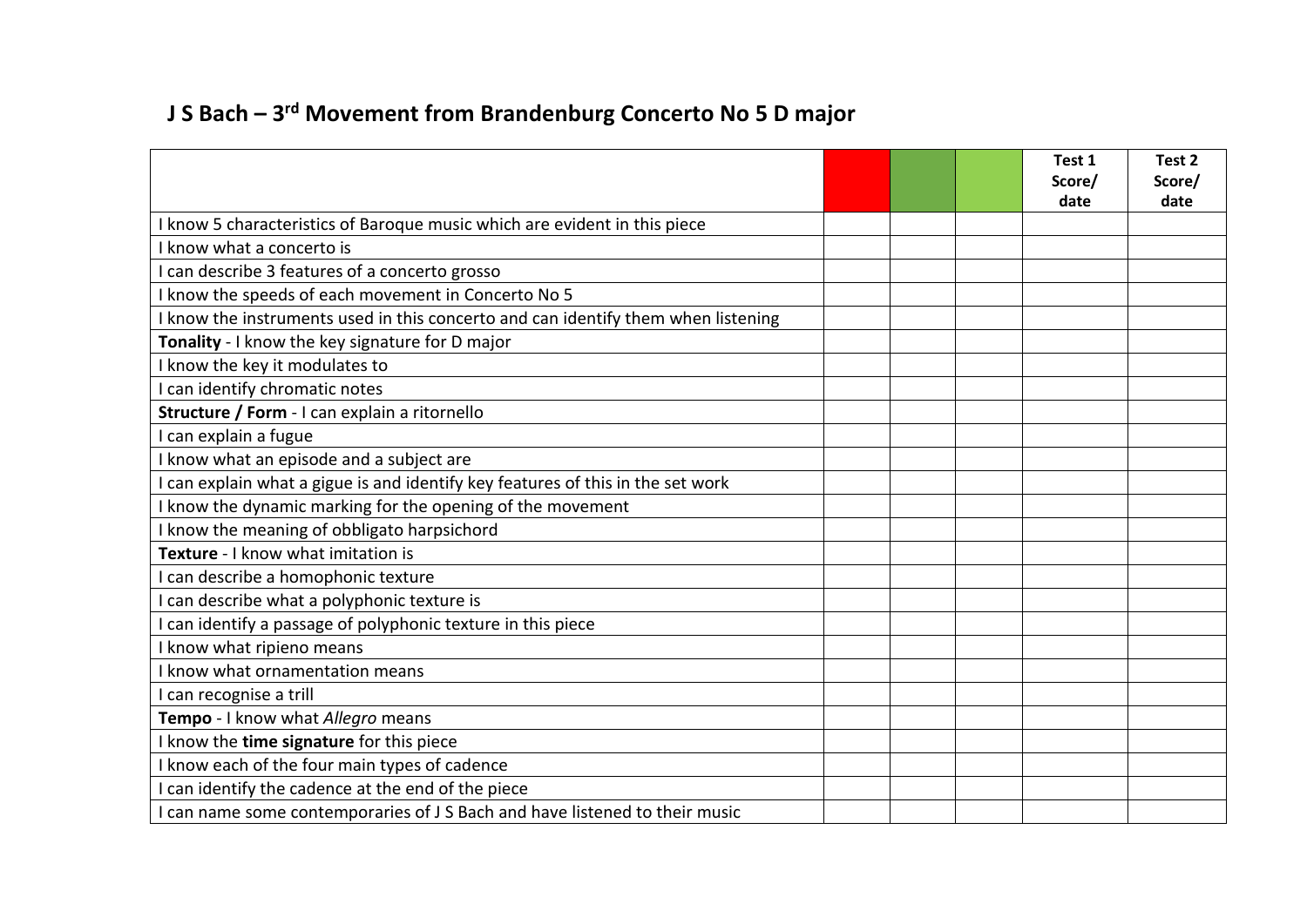|                                                                                    |  | Test 1<br>Score/<br>date | Test 2<br>Score/<br>date |
|------------------------------------------------------------------------------------|--|--------------------------|--------------------------|
| I know 5 characteristics of Romantic music                                         |  |                          |                          |
| I know what sonata form is                                                         |  |                          |                          |
| I can explain the meaning of 'Pathétique'                                          |  |                          |                          |
| I can identify characteristics of the first and second subject                     |  |                          |                          |
| I know where each section of this piece starts and finishes                        |  |                          |                          |
| I can explain and identify the coda                                                |  |                          |                          |
| I know the definition of Grave                                                     |  |                          |                          |
| I know the definition of Allegro di molto e con brio                               |  |                          |                          |
| I know the key of the exposition and what the key signature is                     |  |                          |                          |
| I can explain the meaning of tremolo and hear this in the set piece                |  |                          |                          |
| I can explain what a relative minor is                                             |  |                          |                          |
| I know the keys of the second subject and development                              |  |                          |                          |
| I know what an alberti bass is and can identify this in the music                  |  |                          |                          |
| I know what an ornament is                                                         |  |                          |                          |
| I can recognise a grace note in this music                                         |  |                          |                          |
| I know what semihemidemisemiquaver is                                              |  |                          |                          |
| I know the meaning of a dominant preparation                                       |  |                          |                          |
| I know the dynamic markings which are used throughout the piece                    |  |                          |                          |
| I can explain fp, sf and crescendo and diminuendo                                  |  |                          |                          |
| I can identify accents and staccato in the score and hear them in the music        |  |                          |                          |
| I can explain the developments in the piano forte during the Romantic period       |  |                          |                          |
| I can recognise a mordent on the score and whilst listening                        |  |                          |                          |
| I know the time signatures for this piece                                          |  |                          |                          |
| I know each of the four main types of cadence                                      |  |                          |                          |
| I can identify the cadence at the end of the piece                                 |  |                          |                          |
| I can name some contemporaries of L van Beethoven and have listened to their music |  |                          |                          |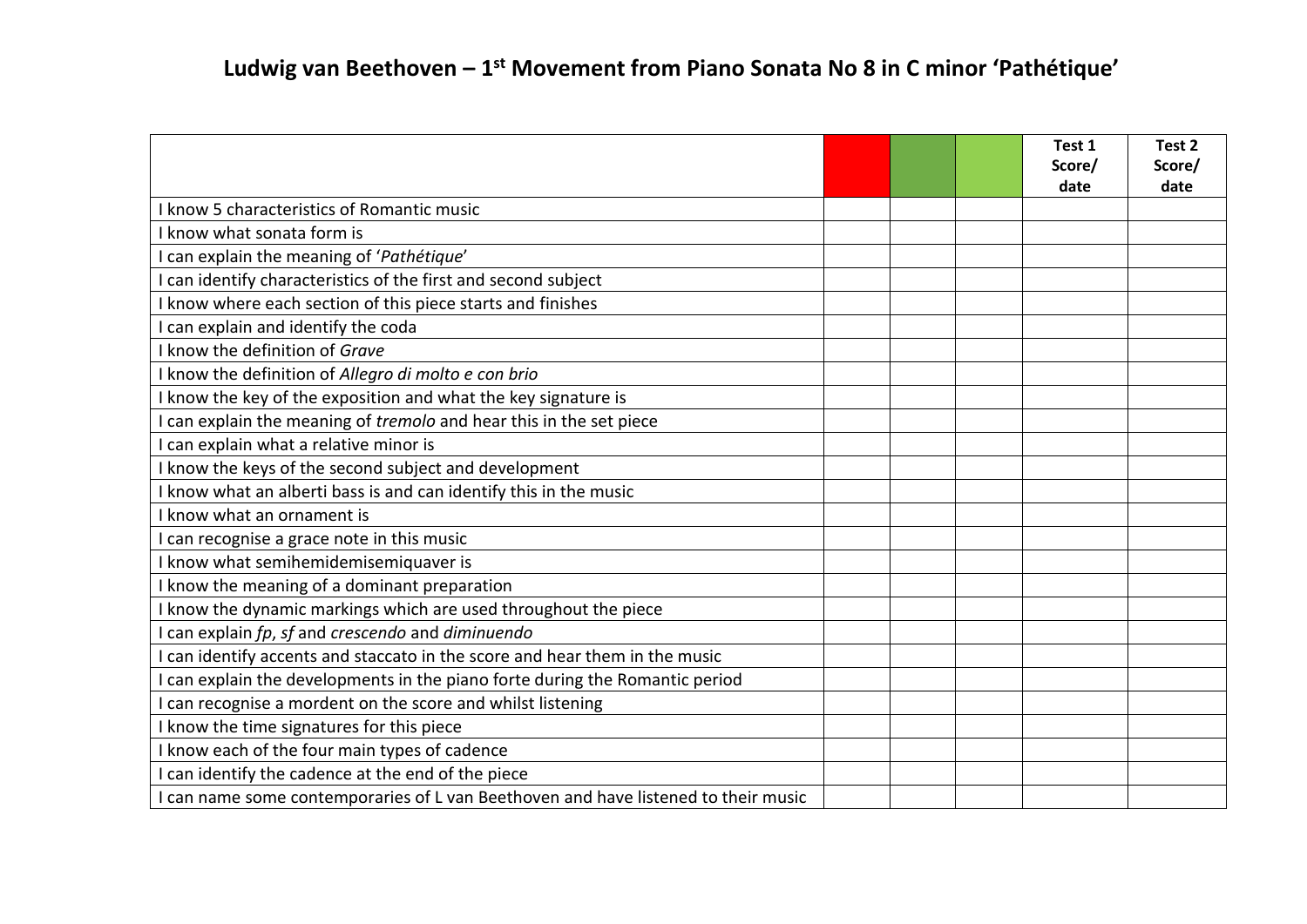|                                                                     |  | Test 1<br>Score/<br>date | Test 2<br>Score/<br>date |
|---------------------------------------------------------------------|--|--------------------------|--------------------------|
| I know the characteristic features of Baroque music                 |  |                          |                          |
| I can identify features of Baroque music in this piece              |  |                          |                          |
| I know when this piece was published                                |  |                          |                          |
| I understand what Incidental music is                               |  |                          |                          |
| I know where the words originate from                               |  |                          |                          |
| I know which bigger work this piece is from                         |  |                          |                          |
| I understand what secular music is                                  |  |                          |                          |
| I can describe what an Aria is                                      |  |                          |                          |
| I can describe the setting of the words - syllabic/melismatic       |  |                          |                          |
| I can give examples of word painting in this song                   |  |                          |                          |
| I can explain how the voices are used throughout the song           |  |                          |                          |
| I know which instruments provide the accompaniment                  |  |                          |                          |
| I can explain the role of each instrument throughout the song       |  |                          |                          |
| I can explain basso continuo                                        |  |                          |                          |
| I can recognise the ground bass                                     |  |                          |                          |
| I know the structure/form of this piece                             |  |                          |                          |
| I can identify each section of the song                             |  |                          |                          |
| I can identify the differences between the two section A's          |  |                          |                          |
| I can explain how the melody is constructed                         |  |                          |                          |
| I can identify examples of sequences in the music                   |  |                          |                          |
| I know the time signature of the song                               |  |                          |                          |
| Tonality - I know what key this piece is in                         |  |                          |                          |
| Texture - I can explain how the texture changes throughout the song |  |                          |                          |
| I know the main types of cadence used in this song                  |  |                          |                          |
| I can identify the cadence at the end of the piece                  |  |                          |                          |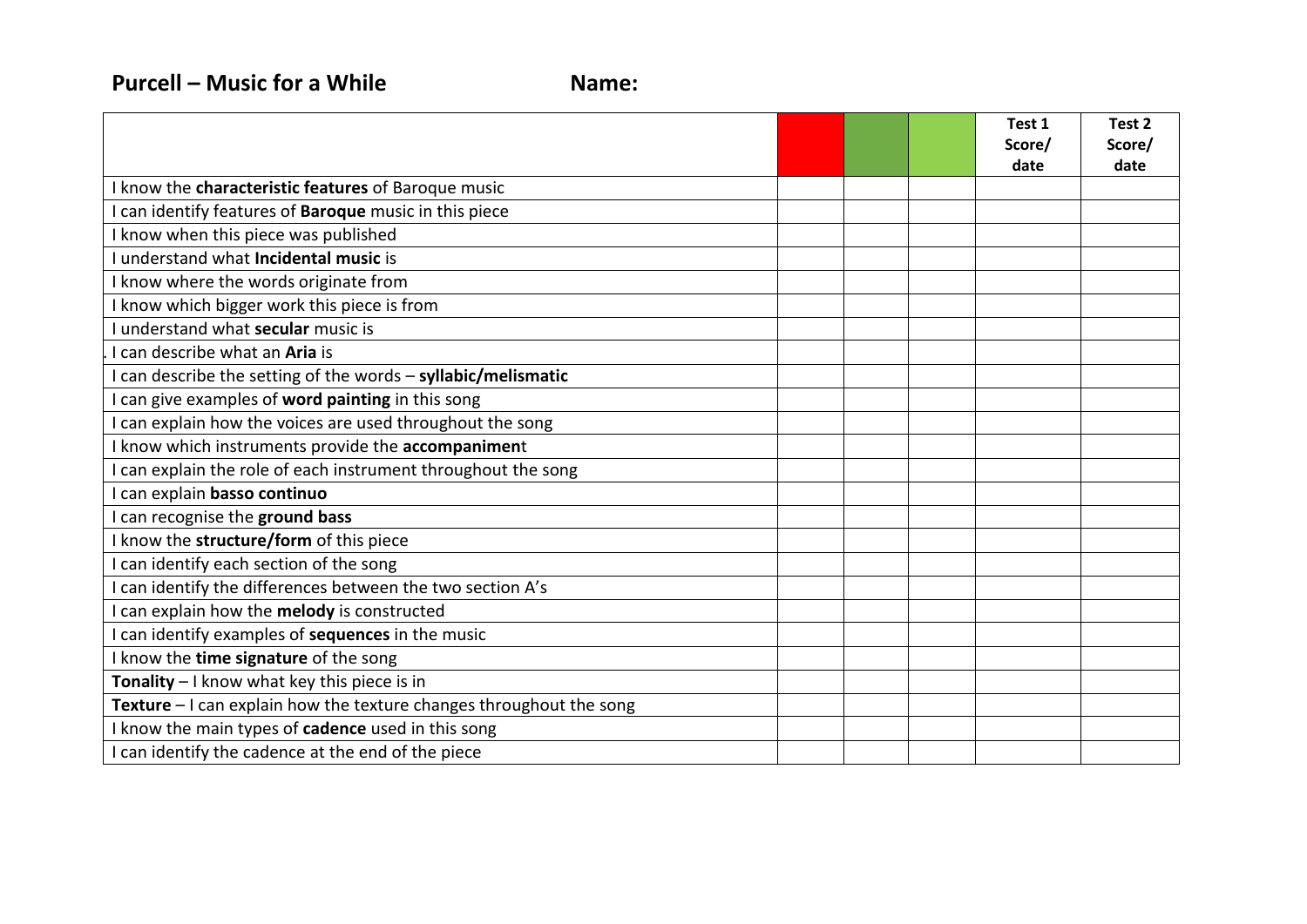## **Queen – Killer Queen (from the Album 'Sheer Heart Attack') Name:**

|                                                                               |  | Test 1<br>Score/ | Test 2<br>Score/ |
|-------------------------------------------------------------------------------|--|------------------|------------------|
|                                                                               |  | date             | date             |
| I know the background to the writing of this album                            |  |                  |                  |
| I know the main characteristics of a pop song                                 |  |                  |                  |
| I can describe the setting of the words - syllabic/melismatic                 |  |                  |                  |
| I can explain how the voices are used throughout the song                     |  |                  |                  |
| I know which instruments provide the accompaniment                            |  |                  |                  |
| I can explain the role of each instrument throughout the song                 |  |                  |                  |
| I can identify at least one guitar technique used in the song                 |  |                  |                  |
| I can identify and describe at least 2 uses of technology within this piece.  |  |                  |                  |
| I know the structure/form of this piece                                       |  |                  |                  |
| I can identify each section of the song                                       |  |                  |                  |
| I can explain what happens in each section of the song                        |  |                  |                  |
| I know the time signature of the song                                         |  |                  |                  |
| I can explain the changes of time signature which occur in the song           |  |                  |                  |
| Tonality - I know what key this piece is in                                   |  |                  |                  |
| I know which keys it modulates to (changes key)                               |  |                  |                  |
| I can identify the chord sequences for each section of the song               |  |                  |                  |
| <b>Texture</b> $-1$ can explain how the texture changes throughout the song   |  |                  |                  |
| I can identify a passage of monophonic texture in this piece                  |  |                  |                  |
| I can identify a passage of <b>homophonic</b> texture in this piece           |  |                  |                  |
| I can identify a passage of polyphonic texture in this piece                  |  |                  |                  |
| <b>Tempo</b> – I understand the tempo marking for this piece $\sqrt{ }$ = 112 |  |                  |                  |
| I can identify the main ideas (motifs) in this piece                          |  |                  |                  |
| I know the main types of cadence used in this song                            |  |                  |                  |
| I can identify the cadence at the end of the piece                            |  |                  |                  |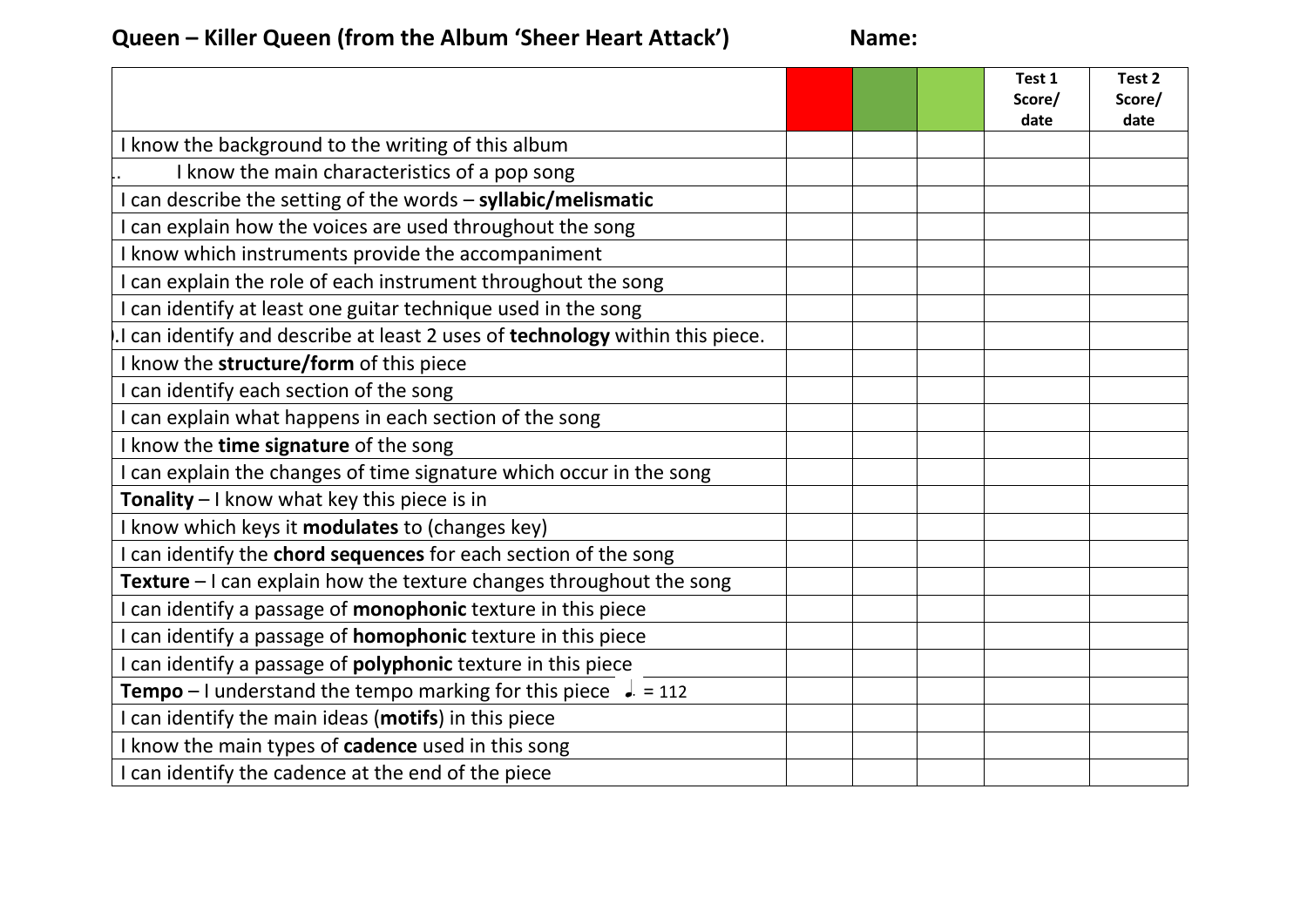| <b>PLC</b>                                                               |  | Test 1<br>Score/<br>date | Test 2<br>Score/<br>date |
|--------------------------------------------------------------------------|--|--------------------------|--------------------------|
| I know the plot of Wicked                                                |  |                          |                          |
| I know when this song appears in the musical's storyline                 |  |                          |                          |
| I know the key signature of this song                                    |  |                          |                          |
| I know what key the piece modulates to and where                         |  |                          |                          |
| I know what an interval is and can give examples from the score          |  |                          |                          |
| I can list all the instruments used in the orchestration                 |  |                          |                          |
| I know what syllabic writing is & can give examples from the score       |  |                          |                          |
| I know what melismatic writing is and can give an example from the score |  |                          |                          |
| I know the time signature of this song                                   |  |                          |                          |
| I know the tempo of this song                                            |  |                          |                          |
| I understand the meaning of free tempo and where it is used in the song  |  |                          |                          |
| I understand the meaning of moderato                                     |  |                          |                          |
| I understand the meaning of Allegro                                      |  |                          |                          |
| I understand the meaning of word painting and can give examples          |  |                          |                          |
| I know the structure of this song                                        |  |                          |                          |
| I can identify each section of this song                                 |  |                          |                          |
| I can explain what happens in each section of this song                  |  |                          |                          |
| I know what a tremolo is and how it is played                            |  |                          |                          |
| I know what chords are used in this song                                 |  |                          |                          |
| I know what a sus chord is                                               |  |                          |                          |
| I know the meaning of rall.                                              |  |                          |                          |
| I know the meaning of a tempo                                            |  |                          |                          |
| I can identify where a pause is used to dramatic effect                  |  |                          |                          |